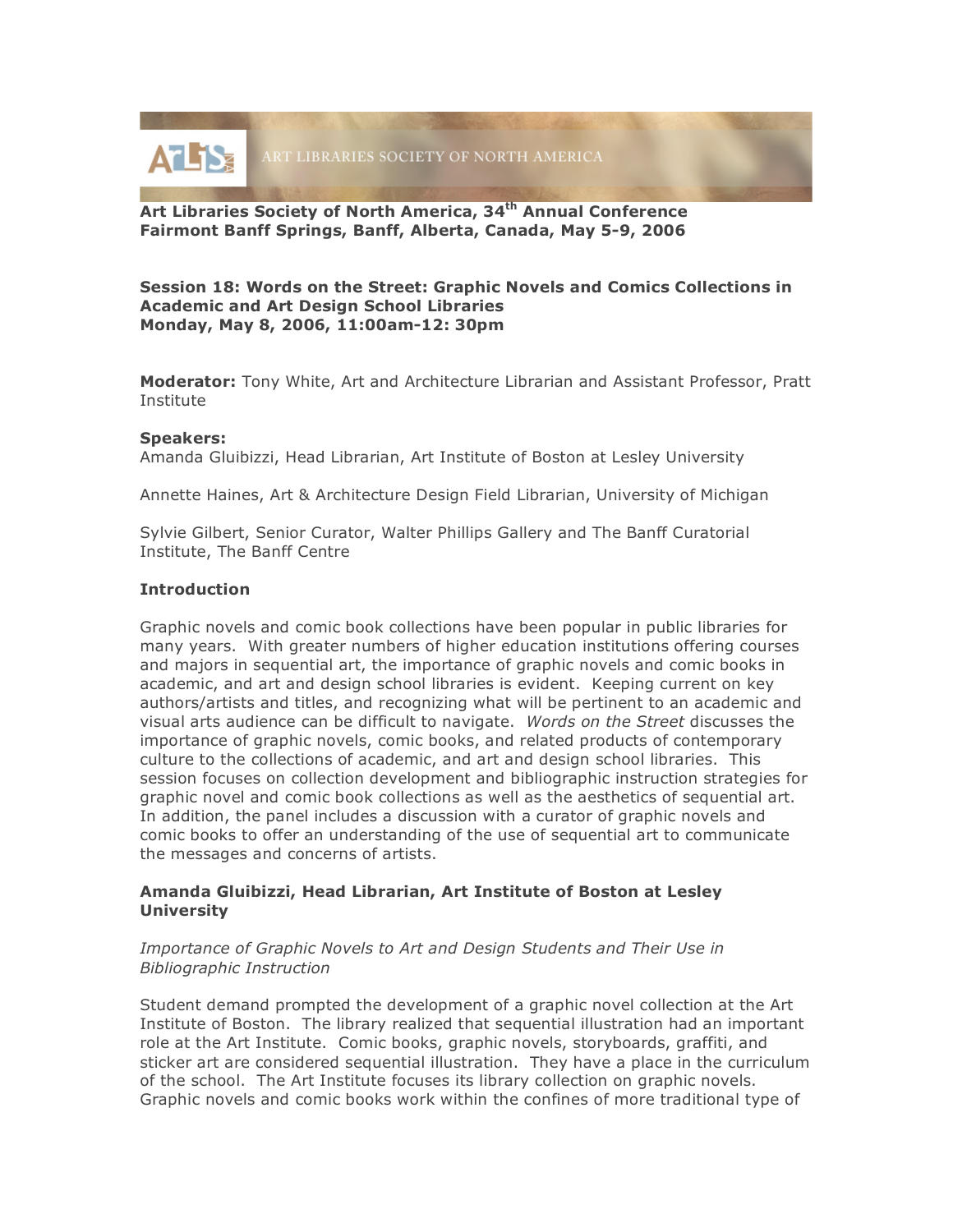art. Bibliographic instruction at the library of the Art Institute draws comparisons between these mediums and traditional art forms. The typical panel layout of graphic novels and comic books that forms a wider narrative arc is seen in ancient sculpture. Illuminated manuscripts can be compared to graphic novels and comic books based on their juxaposing of images and text. Nonlinear narration is seen in early painting and current comic books. Japanese Manga comics are directly related to nineteenth-century sources. Contemporary art is also influenced by sequential illustration. Often times, taking the characters of sequential art outside of their original narrative.

*Maus* (1997) by Art Speigelman was the first graphic novel to reach a wide audience. Since its publication, adult graphic novels have become popular in mass culture. Autobiographical material is a popular topic for these emerging adult graphic novels. This is seen in the work of Craig Thompson (*Blankets)* and Marjane Satrapi (*Persepolis I & II*). Other graphic novels stress current events such as *Palestine* (2001) by Joe Sacco. This graphic novel focuses on a struggling Palestine. Graphic novels that use current events as a subject can be used to reach a wide audience, including many people who may not be exposed to them through other media outlets.

The Art Institute teaches bibliographic instruction to students on how to find graphic novel information and how to find information on new graphic novel artists who they are not familiar with. This type of instruction is very helpful for finding independent comics and artists who are often underrepresented. Displays are the most important tool for bibliographic instruction at the Art Institute. The act of browsing graphic novels on display attracts students to new titles and artists.

# **Annette Haines, Art & Architecture Design Field Librarian, University of Michigan**

# *Strategies for Developing Graphic Novel/Comic Book Collections*

The University of Michigan Libraries a few years ago did not have many graphic novels and comic books. The graphic novels or comic books in its collection were those that had reached literary status such as *Maus* (1997) by Art Speigelman. The School of Art and Design hired, Phoebe Gloeckner, a graphic novelist. This faculty change prompted the development of a graphic novel and comic book collection.

Starting a comic collection can be divided into three major steps. First, parameters for the collection need to be established. Second, a policy for acquiring material and collection development should be created. Third, a plan for providing access to the collection needs to be outlined.

Parameters can be developed by talking to the potential users of the collection such as faculty and students. This will also create a support network for establishing such a collection. Other local collections should be examined. In the case of University of Michigan, Michigan State University has one of the largest comic book collections in the World. The University of Michigan did not want to create a collection that would duplicate information found in this excellent locally available collection. For this reason, the University of Michigan decided to focus its collection on independent comics, mini comics, underground comics, photo comics, and international comics.

Acquiring material and collection development are all about establishing permanent funding, making connections, and soliciting gifts. The University of Michigan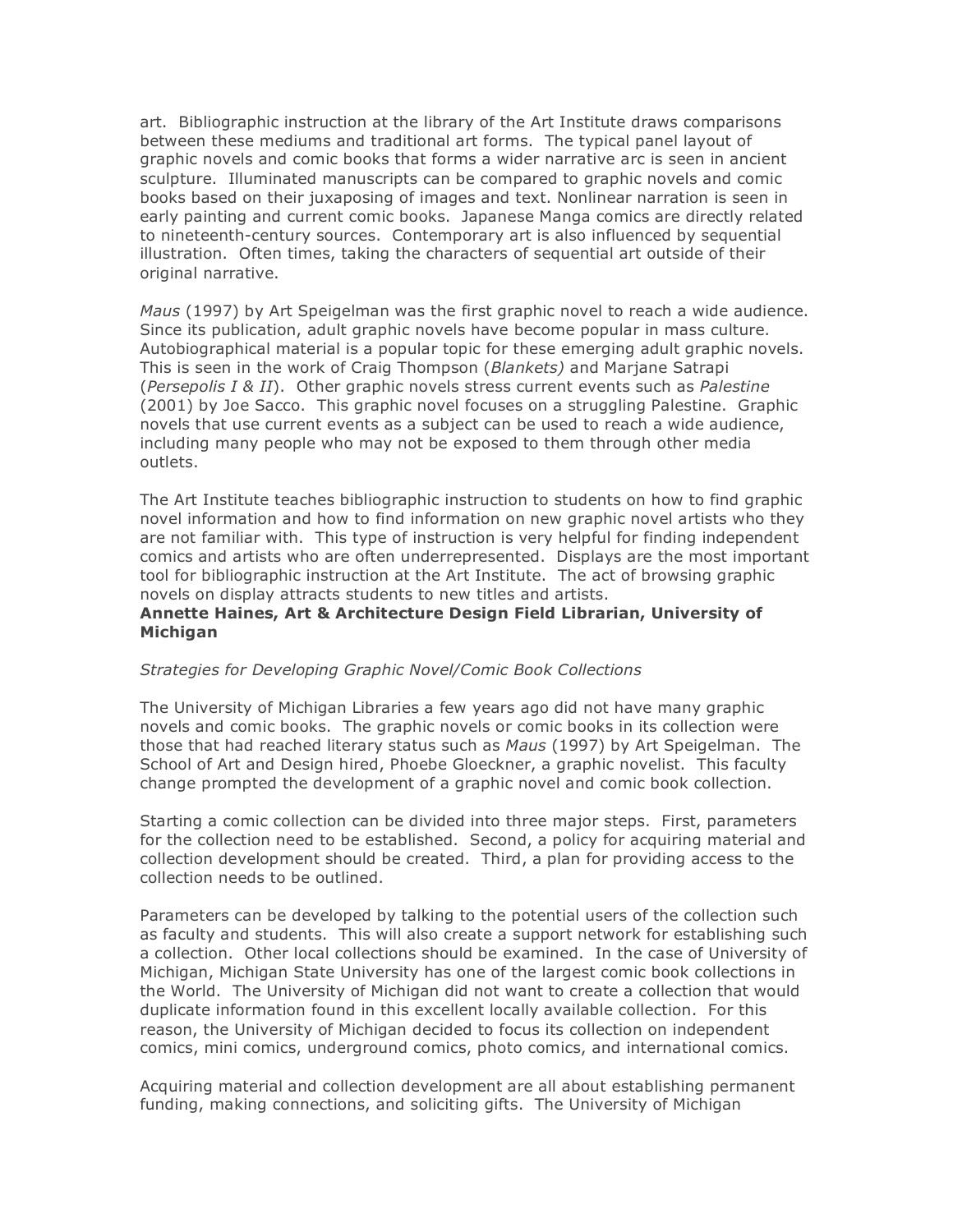received some initial funding to start the collection and later developed a collection development policy for graphic novels and comic books that includes annual funding for purchases. It is important to get to know your local comic book shops and use them as a resource for developing the collection. Comic book conventions also provide an invaluable resource for acquiring hard to find materials. Have no fear of asking for something when developing collections. The University of Michigan provided funding to attend the Le Festival International de la Bande Dessinee comic convention in Angouleme, France, so that the library could acquire international comic for its collection. Accepting gifts for a collection is important. Artists love the idea of having their comics in libraries.

Access is concerned with the cataloging, placement, and preservation of materials. Decisions need to be made on how to catalog comic books. There are two ways. They can be cataloged together in a single category or dispersed throughout the literature section. Decisions also need to be made on where to house the collection, amount of space needed for the collection, and if materials should be rebound. Comics are often published in paperback, making them not as durable as other books. However, rebinding them makes them lose some of their aesthetic value. Rebinding comics also has the function of preventing theft.

# **Sylvie Gilbert, Senior Curator, Walter Phillips Gallery and The Banff Curatorial Institute, The Banff Centre**

# *I'm Getting Out of Here: Pick-up Trucks and Comic Books*

Sylvie Gilbert is the curator of the exhibition *Comic Craze* at The Banff Centre, which contains comics by Canadian artists. Approximately, 400 comic books are included in the exhibition.

Gilbert discusses what it was like reading, surrounded by animals, mountains, and pick-up trucks, comic books to prepare for the exhibition. She links the pick-up trucks seen in Banff to the reading of the comic books for the exhibition. Pick-up trucks act as a transportation of escape, and escape is a common theme in the comic books Gilbert read to prepare for the exhibition. She questions if owners of pick-up trucks share the same sensibility as comic book artists. She examines the idea of sticker/comic art being painted and decaled on pick-up trucks. She showed example photographs of pick-up trucks in Banff interspersed with images of Canadian comic books from the exhibition to illustrate her points.

# **Questions**

#### **How do you store and house your mini comics?**

[Annette Haines] Rehoused and stored on shelves.

### **Is there a difference between French-Canadian and other Canadian comic books?**

[Sylvie Gilbert] There is a difference in production and content. French-Canadian comics tend to be raunchier in content. Once something becomes popular, it is seen all over the place. Examples are abstract single-panel comics seen in Vancouver and comic with raunchy content seen in Montreal.

# **Are people looking at comic books as historical research objects?**